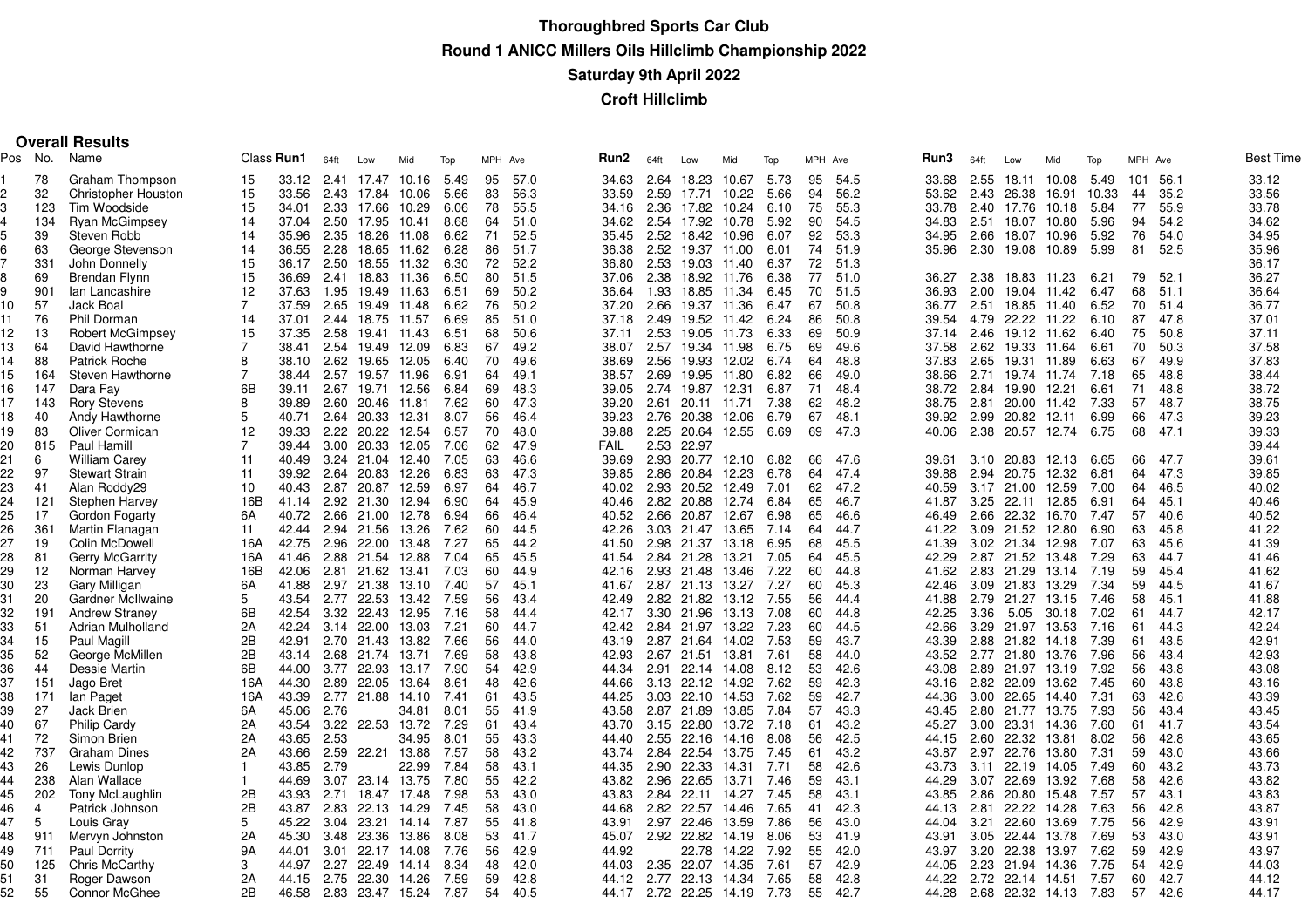#### **Overall Results - Continued**

|    | 205 | Paul Taggart           | 16B | 44.23 |      |                  | 2.68 22.32 14.07                     | 7.84  | -55  | 42.7    |       | 46.04 2.86 23.59 14.35 | 8.10  | -51 | 41.0  | 46.08 |      |       | 2.95 24.33 13.90       | 7.85  | 57 | 41.0  | 44.23 |
|----|-----|------------------------|-----|-------|------|------------------|--------------------------------------|-------|------|---------|-------|------------------------|-------|-----|-------|-------|------|-------|------------------------|-------|----|-------|-------|
| 54 | 181 | John Murphy            | 9Α  | 45.31 |      |                  | 3.08 22.64 14.33                     | 8.34  | -53  | 41.7    | 44.50 | 2.93 22.25 14.09       | 8.16  | -54 | 42.4  | 44.63 |      |       | 3.30 22.70 13.86       | 8.07  | 54 | 42.3  | 44.50 |
| 55 | -11 | Gareth Whiting         |     | 46.45 | 3.14 |                  | 36.34                                | 7.87  | -55  | 40.6    | 46.35 | 3.30 24.01 14.61       | 7.73  | 57  | 40.7  | 45.96 |      |       | 3.18 23.64 14.65       | 7.67  | 58 | 41.1  | 45.96 |
| 56 |     | Robin Hillis           | 16A | 46.67 |      | 3.07 23.72 14.63 |                                      | 8.32  | -53  | 40.5    | 46.05 | 2.74 23.18 14.70       | 8.17  | 54  | 41.0  | 46.39 |      |       | 3.35 23.65 14.58       | 8.16  | 54 | 40.7  | 46.05 |
| 57 | 169 | Cameron Rawson         | 16A | 47.94 |      | 3.02 23.64 16.01 |                                      | 8.29  | -54  | -39.4   | 47.23 | 3.19 23.96 15.22       | 8.05  | 53  | 40.0  | 46.43 |      |       | 3.27 23.76 14.72 7.95  |       | 56 | 40.7  | 46.43 |
| 58 | 24  | <b>Trevor McIlroy</b>  | 16A | 46.77 |      |                  | 3.04 23.52 14.96                     | 8.29  | -53  | 40.4    | 47.46 | 3.01 23.56 15.07       | 8.83  | 46  | 39.8  |       |      |       |                        |       |    |       | 46.77 |
| 59 | 74  | Colin McBride          | 2A  |       |      |                  | 48.04 3.18 24.20 15.26               | 8.58  | 52   | -39.3   | 47.68 | 3.00 23.86 15.25       | 8.57  | 53  | 39.6  | 46.77 |      |       | 2.99 23.41 15.12 8.24  |       | 54 | 40.4  | 46.77 |
| 60 |     | Stephen Dawson         | 2Α  | 46.79 |      | 2.71 23.10 15.61 |                                      | 8.08  |      | 54 40.3 | 47.66 | 2.77 23.29 16.16       | 8.21  | 51  | 39.6  | 48.77 |      |       | 2.73 24.78 15.58       | 8.41  | 52 | 38.7  | 46.79 |
| 61 | 18  | Alan Griffith          | 10  |       |      |                  |                                      |       |      |         |       | 47.34 3.14 23.44 15.21 | 8.69  | 50  | -39.9 | 46.94 |      |       | 3.05 23.30 15.15 8.49  |       | 52 | 40.2  | 46.94 |
| 62 | 110 | Michael Taylor         | 17  | 49.05 |      |                  | 3.01 24.82 15.71                     | 8.52  | -54  | -38.5   | 49.65 | 3.06 25.21 15.90       | 8.54  | 53  | 38.0  | 49.59 |      |       | 3.20 24.93 16.10       | 8.56  | 52 | -38.1 | 49.05 |
| 63 | 80  | James Schofield        | 6A  | 51.66 | 3.11 |                  | 25.76 15.85                          | 10.05 | - 41 | - 36.5  | FAIL  | 3.18 25.39 31.46       | 36.23 | 16  | 20.3  |       |      |       |                        |       |    |       | 51.66 |
| 64 | 14  | Andy Johnson           | 17  | 52.17 |      |                  | 3.65 26.66 16.52                     | 8.99  | 49   | -36.2   |       | 52.12 3.72 26.64 16.56 | 8.92  | .50 | 36.2  | 65.09 | 5.41 |       | 37.28 17.87            | 9.94  | 44 | 29.0  | 52.12 |
| 65 |     | <b>Terence Bradley</b> | 17  | 56.63 |      | 3.13 27.81       | 18.69                                | 10.13 | 43   | - 33.3  |       | 55.22 3.08 27.34 18.05 | 9.83  | 44  | 34.2  | 54.87 |      |       | 3.20 27.46 17.85       | 9.56  | 46 | -34.4 | 54.87 |
| 66 | 77  | Angus Johnson          | 17  | 55.11 |      |                  | 3.16 27.28 18.07                     | 9.76  | 43   | -34.2   |       | 55.92 3.11 27.20 18.58 | 10.14 | -39 | 33.8  | FAIL  | 3.12 |       |                        |       |    |       | 55.11 |
| 67 | -33 | Reid Thomas            | 17  | 60.92 |      |                  | 4.38 31.58 19.09                     | 10.25 | 42   | 31.0    |       | 56.62 3.94 28.76 18.01 | 9.85  | 45  | 33.3  | 56.55 | 4.47 | 28.61 | 18.05                  | 9.89  | 49 | 33.4  | 56.55 |
| 68 | 9   | Leslie Murray          | 17  | 58.46 |      | 3.38 5.50        | 42.56                                | 10.40 | 40   | - 32.3  |       | 58.56 3.42 28.95 18.91 | 10.70 | -40 | -32.2 | 58.57 |      |       | 3.78 29.10 18.97       | 10.50 | 41 | -32.2 | 58.46 |
| 69 | -22 | Simon Thomas           | 17  | 59.49 |      |                  | 3.62 29.87 18.83                     | 10.79 | 40   | - 31.7  | 59.60 | 3.73 29.59 19.07       | 10.94 | -39 | 31.7  | 59.99 |      |       | 3.64 25.42 23.42 11.15 |       | 39 | 31.5  | 59.49 |
|    | 107 | Sheelagh Glover        | 17  | 60.70 |      |                  | 3.20 30.58 19.62                     | 10.50 | 43   | -31.1   | 64.69 | 3.59 31.82 21.10 11.77 |       | -37 | 29.2  | 61.04 |      |       | 3.15 29.81 19.81 11.42 |       | 39 | 30.9  | 60.70 |
|    | 444 | George Johnson         | 17  | 62.05 |      |                  | 3.75 30.96 20.21                     | 10.88 | -39  | -30.4   | 62.42 | 4.11 31.21 20.46 10.75 |       | 40  | -30.2 | 60.79 |      |       | 3.56 30.10 20.15       | 10.54 | 40 | 31.0  | 60.79 |
| 72 | 111 | Alan Clarke            | 17  | 62.49 |      |                  | 3.63 3.18 47.78 11.53 38             |       |      | -30.2   | 66.30 | 3.85 31.52 20.62 14.16 |       | -19 | 28.5  |       |      |       |                        |       |    |       | 62.49 |
|    |     | T. Roger Corry         | 17  |       |      |                  | 81.20 4.74 40.70 26.34 14.16 33 23.2 |       |      |         |       |                        |       |     |       |       |      |       |                        |       |    |       | 81.20 |
|    | 777 | <b>Tommy Gardiner</b>  | 6В  |       |      |                  |                                      |       |      |         |       |                        |       |     |       |       |      |       |                        |       |    |       |       |
|    |     |                        |     |       |      |                  |                                      |       |      |         |       |                        |       |     |       |       |      |       |                        |       |    |       |       |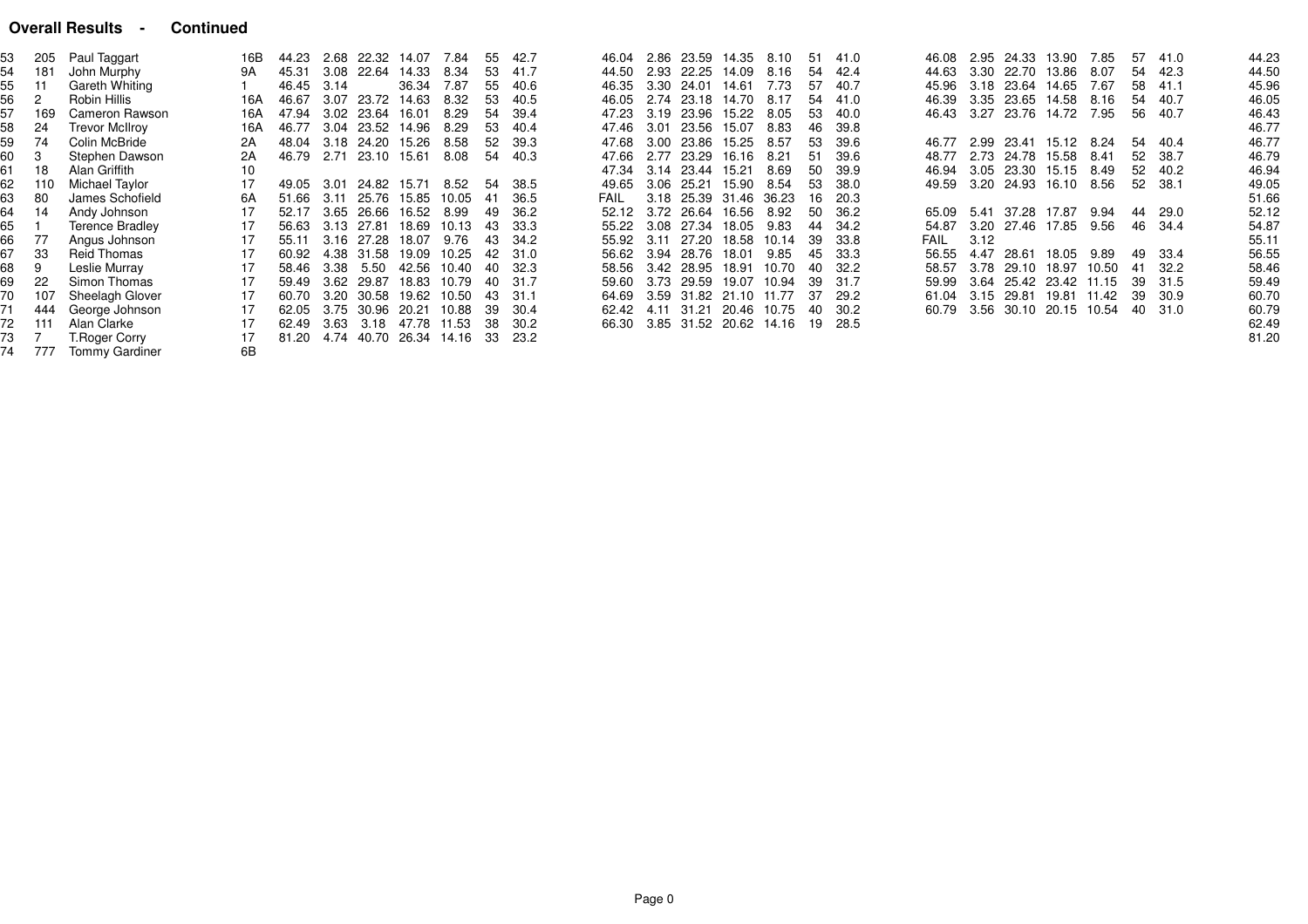#### **Class 1 Road Going Series Production Cars up to 1700cc 2WD only**

|        |                | Class Record Steven Gault Peugeot 106 40.17 sec 2008                                                          |                      |       |             |       |                  |
|--------|----------------|---------------------------------------------------------------------------------------------------------------|----------------------|-------|-------------|-------|------------------|
| Pos    | No.            | Name                                                                                                          | Car                  | Run 1 | Run 2       | Run 3 | <b>Best Time</b> |
|        | 26             | Lewis Dunlop                                                                                                  | <b>MG Midget</b>     | 43.85 | 44.35       | 43.73 | 43.73            |
| 2      | 238            | Alan Wallace                                                                                                  | Honda Delsol         | 44.69 | 43.82       | 44.29 | 43.82            |
| 3      | 11             | <b>Gareth Whiting</b>                                                                                         | MG ZR                | 46.45 | 46.35       | 45.96 | 45.96            |
|        |                |                                                                                                               |                      |       |             |       |                  |
|        |                |                                                                                                               |                      |       |             |       |                  |
|        |                | Class 2A Road Going Series Production Cars over 1700cc 2WD only                                               |                      |       |             |       |                  |
| Pos    | No.            | Class Record Ivan Johnston Porsche 911 38.87 sec 1995<br>Name                                                 | Car                  | Run 1 | Run 2       | Run 3 | <b>Best Time</b> |
|        |                |                                                                                                               |                      |       |             |       |                  |
|        | 51             | Adrian Mulholland                                                                                             | Ford Rs2000          | 42.24 | 42.42       | 42.66 | 42.24            |
|        | 67             | <b>Philip Cardy</b>                                                                                           | Mazda Mx5            | 43.54 | 43.70       | 45.27 | 43.54            |
| 3      | 72             | Simon Brien                                                                                                   | Porsche 911          | 43.65 | 44.40       | 44.15 | 43.65            |
|        | 737            | <b>Graham Dines</b>                                                                                           | Clio 172 Cup         | 43.66 | 43.74       | 43.87 | 43.66            |
|        | 911            | Mervyn Johnston                                                                                               | BMW mini cooper s    | 45.30 | 45.07       | 43.91 | 43.91            |
|        | 31             | Roger Dawson                                                                                                  | Mazda MX5            | 44.15 | 44.12       | 44.22 | 44.12            |
|        | 74             | Colin McBride                                                                                                 | Mazda MX5            | 48.04 | 47.68       | 46.77 | 46.77            |
|        | 3              | Stephen Dawson                                                                                                | Mazda MX5            | 46.79 | 47.66       | 48.77 | 46.79            |
|        |                |                                                                                                               |                      |       |             |       |                  |
|        |                | <b>Class 2B Road Going Series Production Cars Mazda MX5 Challenge</b>                                         |                      |       |             |       |                  |
|        |                | Class Record Connor McGhee Mazda MX5 44.06 sec 2021                                                           |                      |       |             |       |                  |
| Pos    | No.            | Name                                                                                                          | Car                  | Run 1 | Run 2       | Run 3 | <b>Best Time</b> |
|        | 15             | Paul Magill                                                                                                   | Mazda Mx5            | 42.91 | 43.19       | 43.39 | 42.91            |
| 2      | 52             | George McMillen                                                                                               | Mazda Mx5            | 43.14 | 42.93       | 43.52 | 42.93            |
| 3      | 202            | Tony McLaughlin                                                                                               | Mazda MX5            | 43.93 | 43.83       | 43.85 | 43.83            |
|        | $\overline{4}$ | Patrick Johnson                                                                                               | Mazda Mx5            | 43.87 | 44.68       | 44.13 | 43.87            |
|        | 55             | <b>Connor McGhee</b>                                                                                          | Mazda Mx5            | 46.58 | 44.17       | 44.28 | 44.17            |
|        |                |                                                                                                               |                      |       |             |       |                  |
|        |                |                                                                                                               |                      |       |             |       |                  |
|        |                | <b>Class 3 Road Going Series Production Cars 4WD</b><br>Class Record Ivan McCullagh Nissan GTR 38.44 sec 2011 |                      |       |             |       |                  |
| Pos    | No.            | Name                                                                                                          | Car                  | Run 1 | Run 2       | Run 3 | <b>Best Time</b> |
|        |                |                                                                                                               |                      |       |             |       |                  |
|        | 125            | Chris McCarthy                                                                                                | Subaru impreza       | 44.97 | 44.03       | 44.05 | 44.03            |
|        |                |                                                                                                               |                      |       |             |       |                  |
|        |                | <b>Class 5 All other Road Going Specialist Production Cars</b>                                                |                      |       |             |       |                  |
|        |                | Class Record Robert Davidson Rocket 39.09 sec 2016                                                            |                      |       |             |       |                  |
| Pos    | No.            | Name                                                                                                          | Car                  | Run 1 | Run 2       | Run 3 | <b>Best Time</b> |
|        |                |                                                                                                               |                      |       |             |       |                  |
|        | 40             | Andy Hawthorne                                                                                                | <b>Westfield S</b>   | 40.71 | 39.23       | 39.92 | 39.23            |
| 2<br>3 | 20             | <b>Gardner McIlwaine</b>                                                                                      | <b>Westfield SEI</b> | 43.54 | 42.49       | 41.88 | 41.88            |
|        | 5              | Louis Gray                                                                                                    | Triton TZ            | 45.22 | 43.91       | 44.04 | 43.91            |
|        |                |                                                                                                               |                      |       |             |       |                  |
|        |                | <b>Class 6A Modified Series Production Cars 2V 2WD only</b>                                                   |                      |       |             |       |                  |
|        |                | Class Record Gordon Fogarty Fiat X1 9 39.48 sec 2021                                                          |                      |       |             |       |                  |
| Pos    | No.            | Name                                                                                                          | Car                  | Run 1 | Run 2       | Run 3 | <b>Best Time</b> |
|        | 17             | Gordon Fogarty                                                                                                | Fiat X19             | 40.72 | 40.52       | 46.49 | 40.52            |
|        | 23             | Gary Milligan                                                                                                 | <b>Mini 1400</b>     | 41.88 | 41.67       | 42.46 | 41.67            |
| 3      | 27             | Jack Brien                                                                                                    | <b>MG Midget</b>     | 45.06 | 43.58       | 43.45 | 43.45            |
|        | 80             | James Schofield                                                                                               | Peugeot 205 GTI      | 51.66 | <b>FAIL</b> |       | 51.66            |
|        |                |                                                                                                               |                      |       |             |       |                  |

**6** FAIL 51.66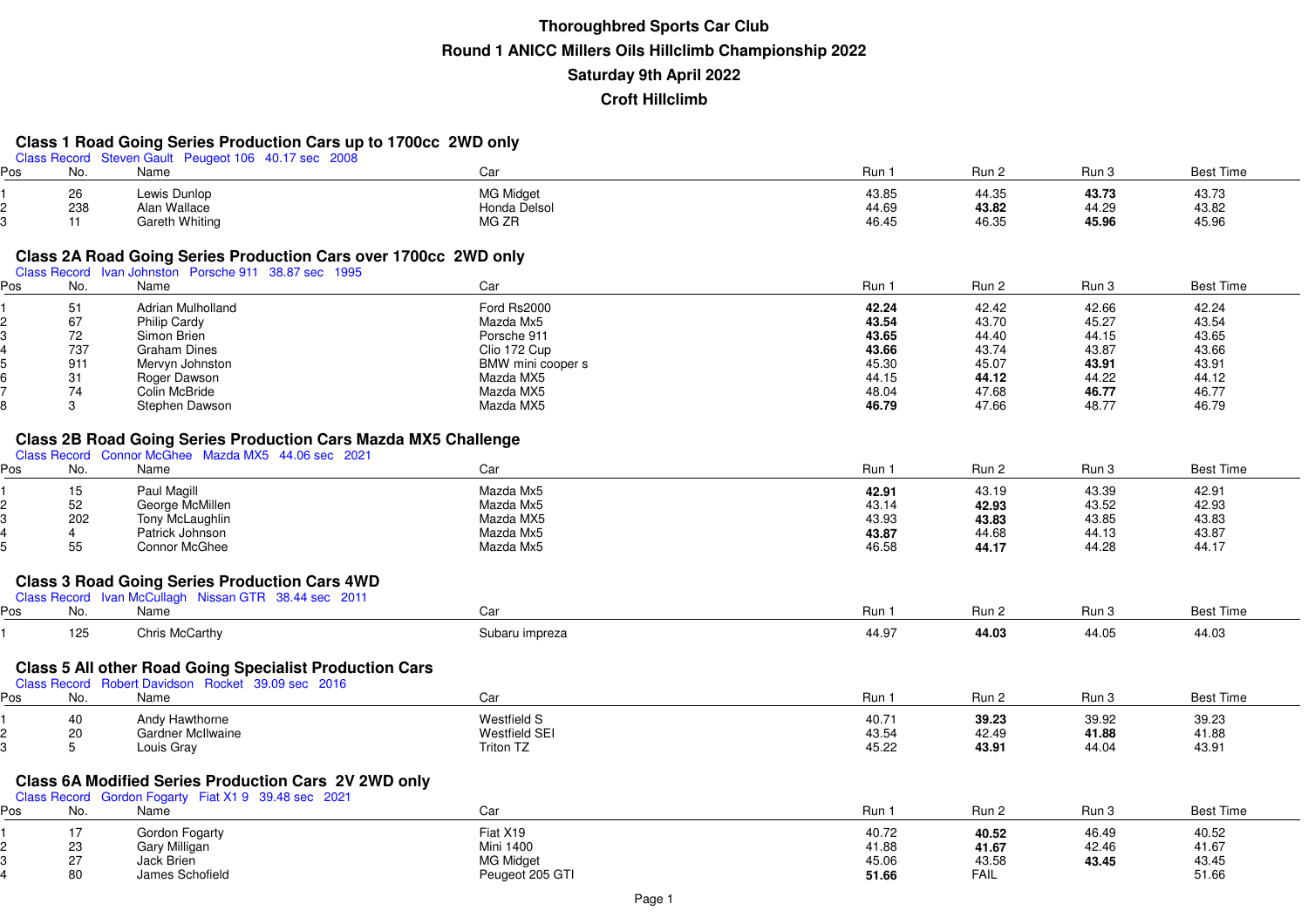### **Class 6B Modified Series Production Cars Multi valve 2WD only**

|     |           | Class Record Stephen Gault Citeron 39.06 sec 2016                                                                |                                                                                      |                |                |                |                  |
|-----|-----------|------------------------------------------------------------------------------------------------------------------|--------------------------------------------------------------------------------------|----------------|----------------|----------------|------------------|
| Pos | No.       | Name                                                                                                             | Car                                                                                  | Run 1          | Run 2          | Run 3          | <b>Best Time</b> |
|     | 147       | Dara Fay                                                                                                         | Suzuki Swift                                                                         | 39.11          | 39.05          | 38.72          | 38.72            |
| 2   | 191       | Andrew Straney                                                                                                   | Vauxhall Astra gsi                                                                   | 42.54          | 42.17          | 42.25          | 42.17            |
| 3   | 44        | Dessie Martin                                                                                                    | Honda Civic Type R                                                                   | 44.00          | 44.34          | 43.08          | 43.08            |
| 4   | 777       | Tommy Gardiner                                                                                                   | Honda Civic                                                                          |                |                |                |                  |
|     |           |                                                                                                                  |                                                                                      |                |                |                |                  |
|     |           | <b>Class 7 Modified Specialist Production cars 2WD only</b><br>Class Record Graham Boyce DAX F20C 36.99 sec 2014 |                                                                                      |                |                |                |                  |
| Pos | No.       | Name                                                                                                             | Car                                                                                  | Run 1          | Run 2          | Run 3          | <b>Best Time</b> |
|     | 57        | Jack Boal                                                                                                        | GTR Hayabusa                                                                         | 37.59          | 37.20          | 36.77          | 36.77            |
| 2   | 64        | David Hawthorne                                                                                                  | Westfield Megabusa                                                                   | 38.41          | 38.07          | 37.58          | 37.58            |
|     | 164       | Steven Hawthorne                                                                                                 | Westfield Megabusa                                                                   | 38.44          | 38.57          | 38.66          | 38.44            |
|     | 815       | Paul Hamill                                                                                                      | <b>Tiger Suzuki</b>                                                                  | 39.44          | <b>FAIL</b>    |                | 39.44            |
|     |           |                                                                                                                  |                                                                                      |                |                |                |                  |
|     |           | Class 8 Sports Libre Special Saloon Cars up to 1400cc 2WD only                                                   |                                                                                      |                |                |                |                  |
| Pos | No.       | Class Record Rudi Gage Maguire Mini 36.32 sec 2011<br>Name                                                       | Car                                                                                  | Run 1          | Run 2          | Run 3          | <b>Best Time</b> |
|     |           |                                                                                                                  |                                                                                      |                |                |                |                  |
|     | 88<br>143 | Patrick Roche<br><b>Rory Stevens</b>                                                                             | Ford Escort Mk1 RSR<br>Ford Escort Mk1 RSR                                           | 38.10<br>39.89 | 38.69<br>39.20 | 37.83<br>38.75 | 37.83<br>38.75   |
|     |           |                                                                                                                  |                                                                                      |                |                |                |                  |
|     |           | Class 9A Sports Libre Saloon Sports GT Cars 2WD only                                                             |                                                                                      |                |                |                |                  |
|     |           | Class Record Mark Francis Escort Cosworth 38.30 sec 2017                                                         |                                                                                      |                |                |                |                  |
| Pos | No.       | Name                                                                                                             | Car                                                                                  | Run 1          | Run 2          | Run 3          | <b>Best Time</b> |
|     | 711       | Paul Dorrity                                                                                                     | peugeot 205                                                                          | 44.01          | 44.92          | 43.97          | 43.97            |
| 2   | 181       | John Murphy                                                                                                      | Ford Ka                                                                              | 45.31          | 44.50          | 44.63          | 44.50            |
|     |           |                                                                                                                  |                                                                                      |                |                |                |                  |
|     |           |                                                                                                                  | Class 10 Sports Libre Rally Cars up to 1650cc Multivalve and 2100cc 8 valve 2WD only |                |                |                |                  |
|     |           | Class Record Rudi Gage Mini 39.16 sec 2004                                                                       |                                                                                      |                |                |                |                  |
| Pos | No.       | Name                                                                                                             | Car                                                                                  | Run 1          | Run 2          | Run 3          | <b>Best Time</b> |
|     | 41        | Alan Roddy29                                                                                                     | Citroen Saxo                                                                         | 40.43          | 40.02          | 40.59          | 40.02            |
|     | 18        | Alan Griffith                                                                                                    | Ford Escort                                                                          |                | 47.34          | 46.94          | 46.94            |
|     |           |                                                                                                                  |                                                                                      |                |                |                |                  |
|     |           | Class Record Conor Lavery BMW M3 37.95 sec 2006                                                                  | Class 11 Sports Libre Rally Cars over 1650cc Multivalve and 2100cc 8 valve 2WD only  |                |                |                |                  |
| Pos | No.       | Name                                                                                                             | Car                                                                                  | Run 1          | Run 2          | Run 3          | <b>Best Time</b> |
|     | 6         | <b>William Carey</b>                                                                                             | Ford Escort                                                                          | 40.49          | 39.69          | 39.61          | 39.61            |
|     | 97        | <b>Stewart Strain</b>                                                                                            | Peugeot 205                                                                          | 39.92          | 39.85          | 39.88          | 39.85            |
| 3   | 361       | Martin Flanagan                                                                                                  | bmw m3                                                                               | 42.44          | 42.26          | 41.22          | 41.22            |
|     |           |                                                                                                                  |                                                                                      |                |                |                |                  |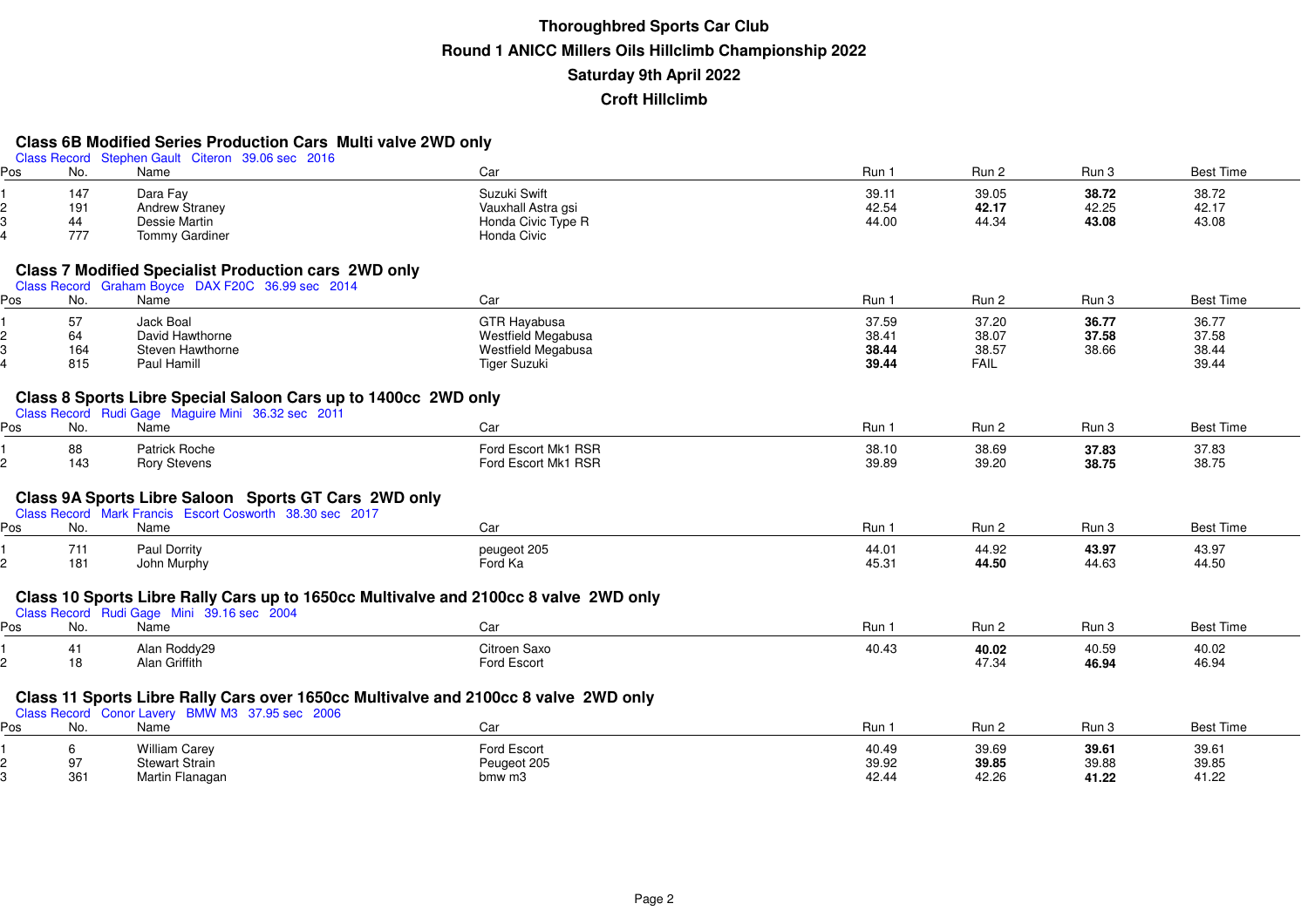## **Class 12 All other 4WD Sports Libre Cars**

| Class Record Mark Lancashire Subaru 37,80 sec 2014 |  |
|----------------------------------------------------|--|
|----------------------------------------------------|--|

| Pos | No.            | Name                                                                 | Car                                 | Run 1          | Run 2          | Run 3          | <b>Best Time</b> |
|-----|----------------|----------------------------------------------------------------------|-------------------------------------|----------------|----------------|----------------|------------------|
|     | 901<br>83      | lan Lancashire<br><b>Oliver Cormican</b>                             | subaru impreza<br>Mitsubishi Evo    | 37.63<br>39.33 | 36.64<br>39.88 | 36.93<br>40.06 | 36.64<br>39.33   |
|     |                |                                                                      |                                     |                |                |                |                  |
|     |                | Class 14 Racing Cars up to 2000cc 8 valve or up to 1400cc multivalve |                                     |                |                |                |                  |
| Pos | No.            | Class Record Michael Beattie Jedi 33.11 sec 2002<br>Name             | Car                                 | Run 1          | Run 2          | Run 3          | <b>Best Time</b> |
|     |                |                                                                      |                                     |                |                |                |                  |
|     | 134            | Ryan McGimpsey                                                       | Jedi Mk1                            | 37.04          | 34.62          | 34.83          | 34.62            |
|     | 39             | Steven Robb                                                          | Jedi Mk4                            | 35.96          | 35.45          | 34.95          | 34.95            |
|     | 63             | George Stevenson                                                     | Force PT                            | 36.55          | 36.38          | 35.96          | 35.96            |
|     | 76             | Phil Dorman                                                          | <b>OMS 2000M</b>                    | 37.01          | 37.18          | 39.54          | 37.01            |
|     |                | <b>Class 15 All other Racing Cars</b>                                |                                     |                |                |                |                  |
|     |                | Class Record John Lenister Pilbeam MP88 32.18 sec 2006               |                                     |                |                |                |                  |
| Pos | No.            | Name                                                                 | Car                                 | Run 1          | Run 2          | Run 3          | <b>Best Time</b> |
|     |                |                                                                      |                                     |                |                |                |                  |
|     | 78             | Graham Thompson                                                      | <b>GTR Turbo</b>                    | 33.12          | 34.63          | 33.68          | 33.12            |
|     | 32             | <b>Christopher Houston</b><br>Tim Woodside                           | OMS CF08<br>Pilbeam MP82            | 33.56          | 33.59          | 53.62          | 33.56            |
|     | 123            |                                                                      |                                     | 34.01          | 34.16          | 33.78          | 33.78            |
|     | 331            | John Donnelly                                                        | Pilbeam MP62                        | 36.17          | 36.80          |                | 36.17            |
|     | 69<br>13       | Brendan Flynn                                                        | Megapin Carbon<br>Mygil Sf97        | 36.69          | 37.06<br>37.11 | 36.27<br>37.14 | 36.27<br>37.11   |
|     |                | <b>Robert McGimpsey</b>                                              |                                     | 37.35          |                |                |                  |
|     |                | <b>Class 16A Road Going Historic Saloons and Sportscars</b>          |                                     |                |                |                |                  |
|     |                | Class Record Michael Beattie Alfa Romeo GTV 41.36 sec 2005           |                                     |                |                |                |                  |
| Pos | No.            | Name                                                                 | Car                                 | Run 1          | Run 2          | Run 3          | <b>Best Time</b> |
|     |                | Colin McDowell                                                       | Morris Mini                         | 42.75          | 41.50          |                | 41.39            |
|     | 19<br>81       | <b>Gerry McGarrity</b>                                               | Mini Cooper                         | 41.46          | 41.54          | 41.39<br>42.29 | 41.46            |
|     | 151            | Jago Bret                                                            | Lotus Elan S4 FHC                   | 44.30          | 44.66          | 43.16          | 43.16            |
|     | 171            | lan Paget                                                            | Austin Mini                         | 43.39          | 44.25          | 44.36          | 43.39            |
|     | $\overline{2}$ | Robin Hillis                                                         | BMW 2002 Ti Alpina                  | 46.67          | 46.05          | 46.39          | 46.05            |
|     | 169            | Cameron Rawson                                                       | Morris Mini                         | 47.94          | 47.23          | 46.43          | 46.43            |
|     | 24             | <b>Trevor McIlroy</b>                                                | <b>Austin Healey Sebring Sprite</b> | 46.77          | 47.46          |                | 46.77            |
|     |                |                                                                      |                                     |                |                |                |                  |
|     |                | <b>Class 16B Non Road Going Historic Saloons and Sportscars</b>      |                                     |                |                |                |                  |
|     |                | Class Record Alan Jardine Ford Escort 39.44 sec 2021                 |                                     |                |                |                |                  |
| Pos | No.            | Name                                                                 | Car                                 | Run 1          | Run 2          | Run 3          | <b>Best Time</b> |
|     | 121            | Stephen Harvey                                                       | Ford Escort RS2000                  | 41.14          | 40.46          | 41.87          | 40.46            |
|     | 12             | Norman Harvey                                                        | Ford Escort RS2000                  | 42.06          | 42.16          | 41.62          | 41.62            |
|     | 205            | Paul Taggart                                                         | Ford Escort Mk1RS                   | 44.23          | 46.04          | 46.08          | 44.23            |
|     |                |                                                                      |                                     |                |                |                |                  |